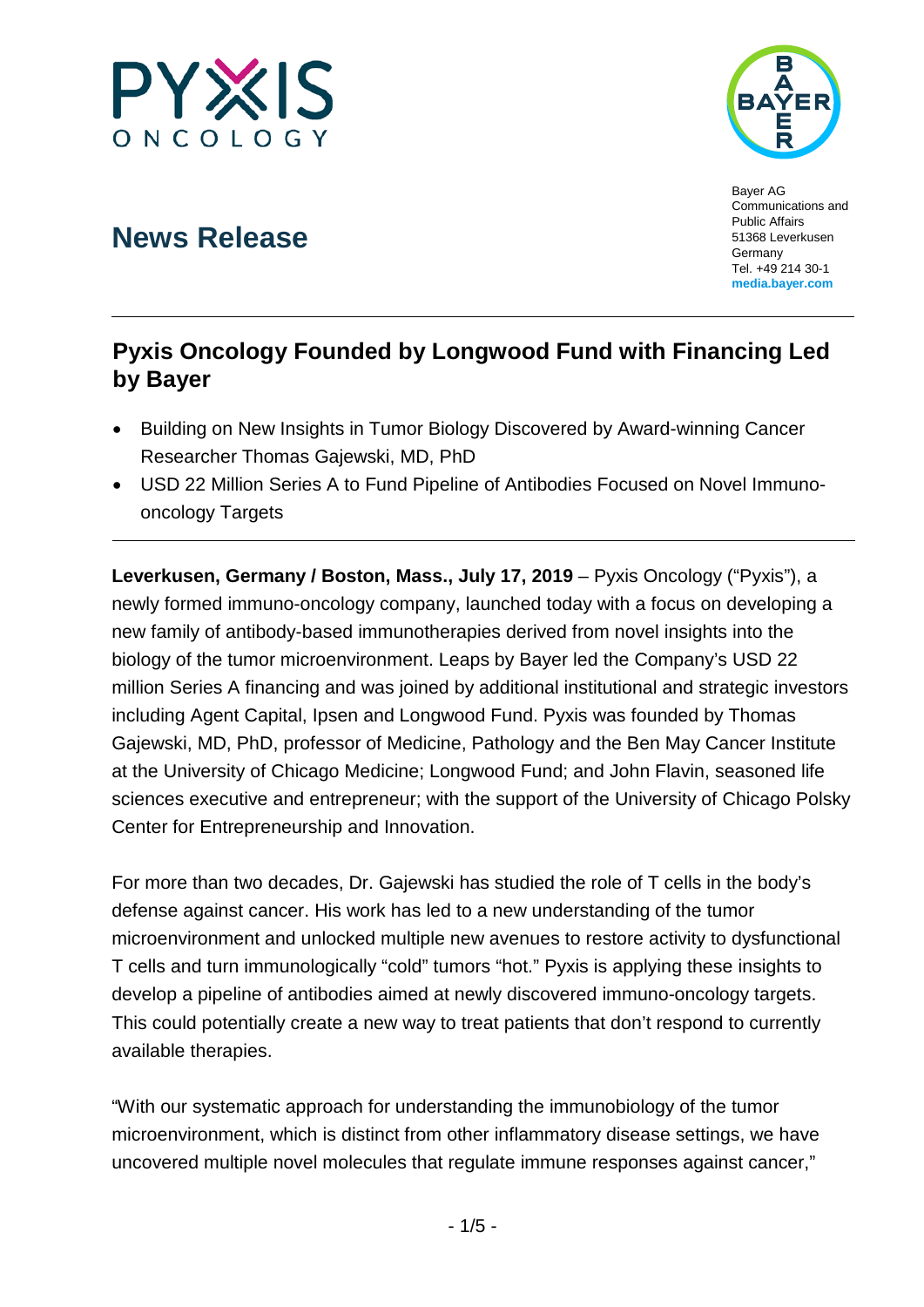said Dr. Gajewski. "These molecules represent promising immuno-oncology targets, both for T cell-inflamed tumors and also for non-T cell-inflamed or 'cold' tumors, for which there is a large unmet need."

Unlike traditional immuno-oncology development programs, which in many cases originated from infectious disease inflammation models, Pyxis's approach centers on the most relevant tumor-reactive T cells from the core of growing tumors. By focusing on the unique biology of T cells within tumors, Pyxis identified immunoregulatory targets tied directly to biology of the tumor microenvironment. Pyxis has generated data on these targets through genetic and interventional preclinical proof of concept studies that suggest the potential for new effective foundational monotherapies or use in combination with other cancer therapies.

The ultimate goal of curing or preventing cancer is an area of engagement and investment for Leaps by Bayer, as these therapies in oncology represent one of today's most important health challenges. Dr. Juergen Eckhardt, head of Leaps by Bayer, said: "We are very excited about the potential of Pyxis's platform. This is a powerful approach that could lead to the discovery of new targets and therefore novel drugs that can overcome current limitations in the oncology field."

Pyxis is led by an experienced management team and Board of Directors and has assembled a world-class Scientific Advisory Board (SAB) made up of leading authorities in immunology and cancer research. Leaps by Bayer will be actively participating in the Pyxis investment via two representatives on the company's Board, Dr. Lucio Iannone and Dr. Jak Knowles. In addition, Dr. Vemuri of Agent Capital has also joined the Board in conjunction with the financing. The Board of Directors will be chaired by John Flavin and David Steinberg, Partner at Longwood Fund, will serve as Pyxis's Chief Executive Officer.

"Immunotherapies have revolutionized the way many cancers are treated, yet they have not been successful in addressing large groups of patients," said Steinberg. "We believe the antibodies we develop directed against T cell and tumor targets will have the potential to help new patient populations not currently served by today's therapies."

Pyxis's SAB will be chaired by Dr. Gajewski and will include: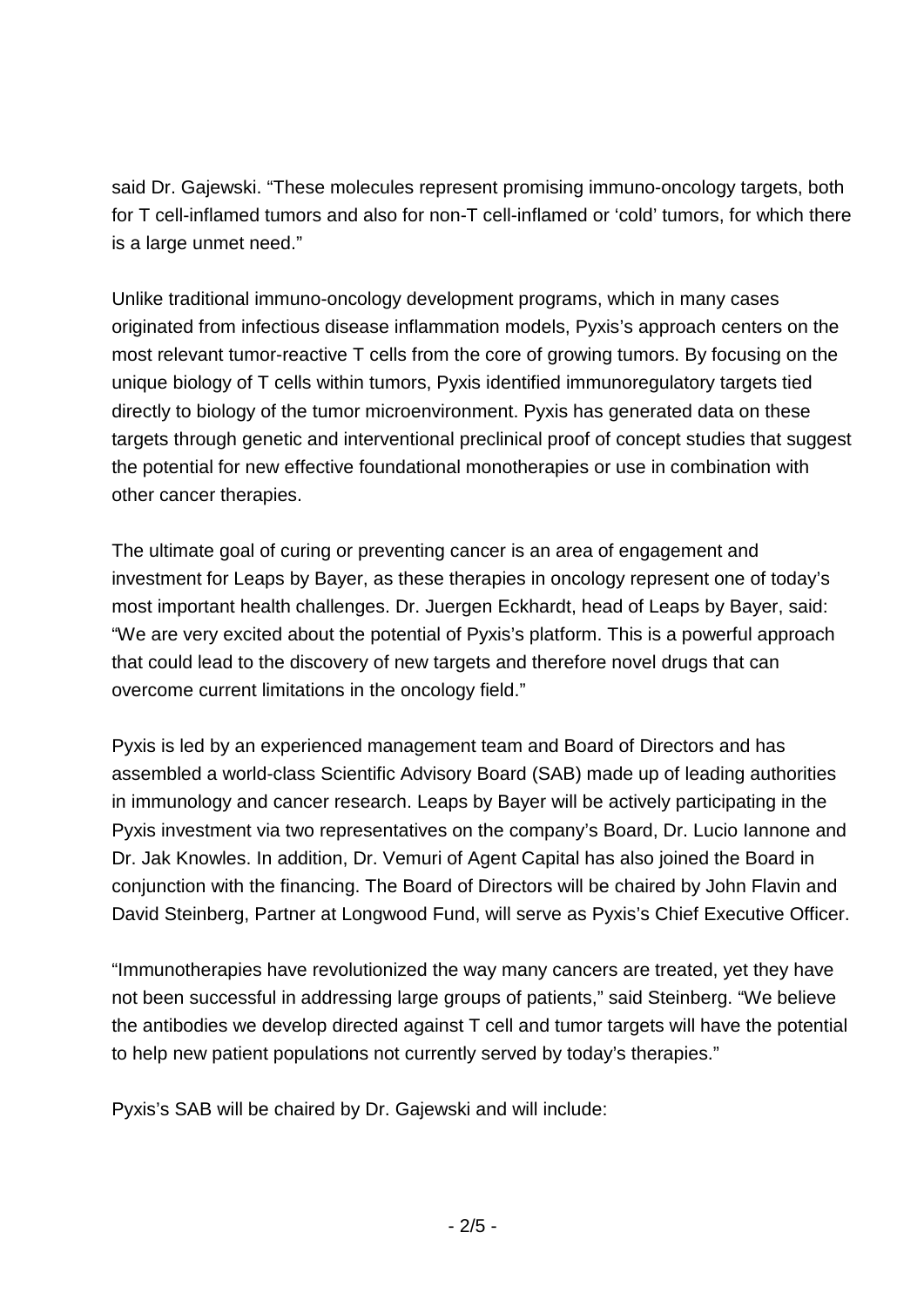• Michael B. Atkins, MD, Deputy Director of the Georgetown-Lombardi Comprehensive Cancer Center and the Scholl Professor and Vice Chair of the Department of Oncology at Georgetown University School of Medicine.

• Lisa H. Butterfield, PhD, Vice President of the Parker Institute for Cancer Immunotherapy and Adjunct Professor of Microbiology and Immunology at the University of California, San Francisco.

• Alan Korman, PhD, Senior Vice President of Human Immunology at Vir Biotechnology and Former Vice President of Immuno-Oncology Discovery at Bristol-Myers Squibb. • Jason Luke, MD, FACP, Associate Professor of Medicine and Director of the Cancer Immunotherapeutics Center at the University of Pittsburgh School of Medicine.

#### **About Gajewski and the Polsky Center for Entrepreneurship and Innovation**

Dr. Gajewski developed the concept for Pyxis in partnership with the technology commercialization team at the University of Chicago's Polsky Center for Entrepreneurship and Innovation. The Polsky Center works closely with researchers to help them transform their ideas and discoveries into products, services, and ventures. Gajewski has been working with the Polsky Center for more than 10 years, licensing a variety of discoveries and being involved with a number of successful life sciences startups.

### **About Bayer and Leaps by Bayer**

Bayer is a global enterprise with core competencies in the life science fields of health care and nutrition. Bayer's products and services are designed to benefit people by supporting efforts to overcome the major challenges presented by a growing and aging global population. At the same time, Bayer aims to increase its earning power and create value through innovation and growth. Bayer is committed to the principles of sustainable development, and the Bayer brand stands for trust, reliability and quality throughout the world. In fiscal 2018, the Bayer global group employed around 117,000 people and had sales of 39.6 billion euros. Capital expenditures amounted to 2.6 billion euros, R&D expenses to 5.2 billion euros. For more information, go to [www.bayer.com.](http://www.bayer.com/)

[Leaps by Bayer,](https://leaps.bayer.com/) a unit of Bayer is investing into solutions to some of today's biggest problems. Previous Leaps investments into potentially breakthrough technologies include Casebia Therapeutics (CRISPR/Cas technology to cure severe genetic disorders), BlueRock Therapeutics (iPSC technology to cure cardiovascular and CNS diseases), Joyn Bio (probiotics for plants to enable for chemical fertilizer-free farming), Khloris (iPSC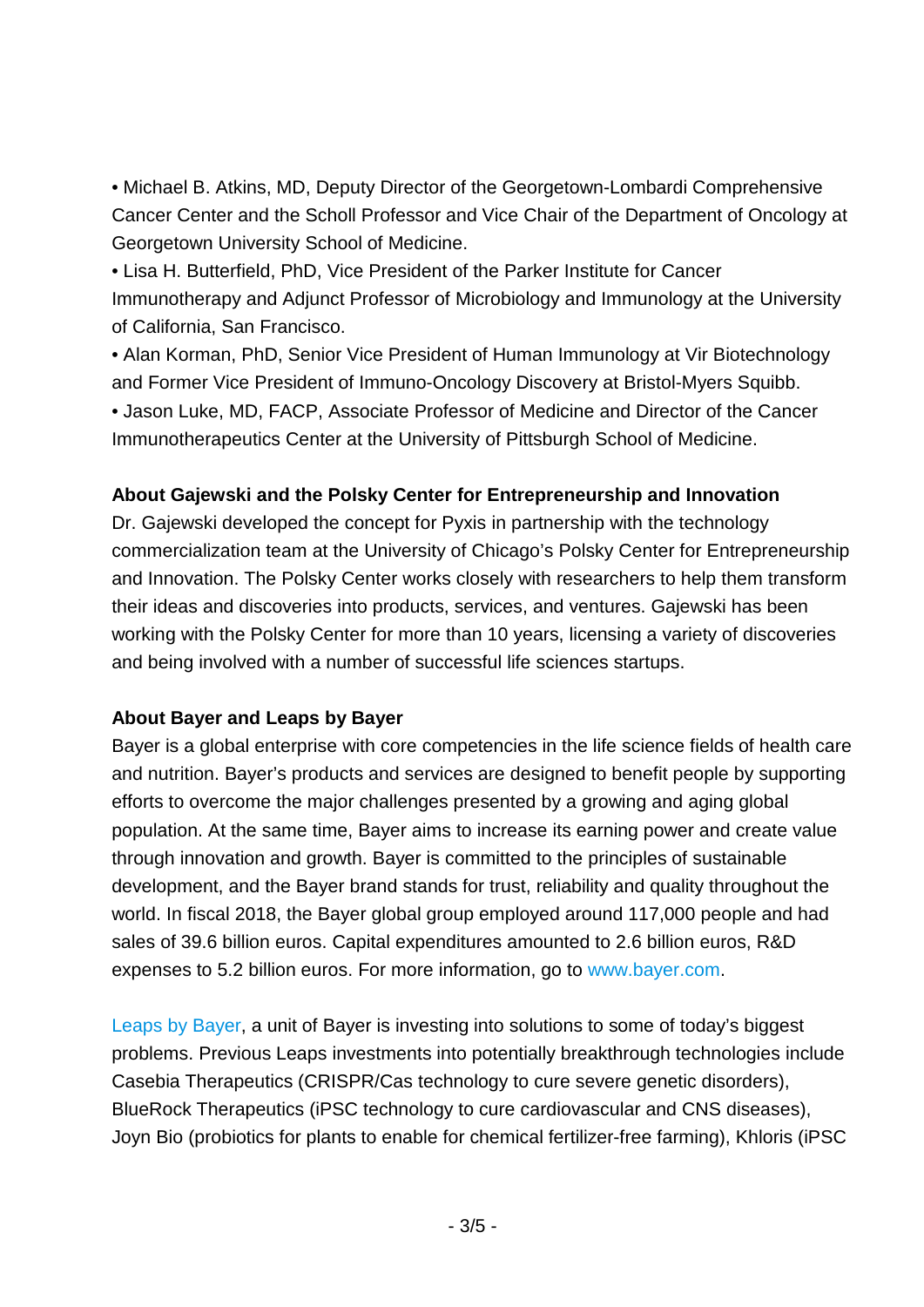as cancer vaccination agents for potential prevention or cure) and Century Therapeutics (iPSCs for allogeneic cell therapy of cancer).

#### **About Agent Capital**

Agent Capital is a leading healthcare venture capital firm focused on investing in novel, differentiated therapeutics and treatments that address unmet patient needs. From preclinical to commercial, the firm makes direct equity investments across all stages of development in companies with strong fundamentals to generate superior returns for investors. [www.agentcapital.com](http://www.agentcapital.com/)

#### **About Ipsen**

Ipsen is a global specialty-driven biopharmaceutical group focused on innovation and specialty care. The group develops and commercializes innovative medicines in three key therapeutic areas – Oncology, Neuroscience and Rare Diseases. Its commitment to Oncology is exemplified through its growing portfolio of key therapies for prostate cancer, neuroendocrine tumors, renal cell carcinoma and pancreatic cancer. Ipsen also has a well-established Consumer Healthcare business. With total sales over €2.2 billion in 2018, Ipsen sells more than 20 drugs in over 115 countries, with a direct commercial presence in more than 30 countries. Ipsen's R&D is focused on its innovative and differentiated technological platforms located in the heart of the leading biotechnological and life sciences hubs (Paris-Saclay, France; Oxford, UK; Cambridge, US). The Group has about 5,700 employees worldwide. Ipsen is listed in Paris (Euronext: IPN) and in the United States through a Sponsored Level I American Depositary Receipt program (ADR: IPSEY). For more information on Ipsen, visit [www.ipsen.com.](http://www.ipsen.com/)

#### **About Longwood Fund**

Longwood Fund is a leading life science venture capital fund. Longwood's mission is to identify technologies and found companies that make a difference in the lives of patients, and also create significant value for investors. [www.longwoodfund.com](http://www.longwoodfund.com/)

### **About Pyxis Oncology**

Pyxis Oncology is an immuno-oncology company focused on developing novel therapies to help patients defeat difficult to treat cancers. Built on the ground-breaking research of Dr. Thomas Gajewski, Pyxis is pursuing promising novel targets derived from the latest insights into the tumor microenvironment. Pyxis has generated preclinical data on these targets and is developing a pipeline of novel antibodies with the potential to help new